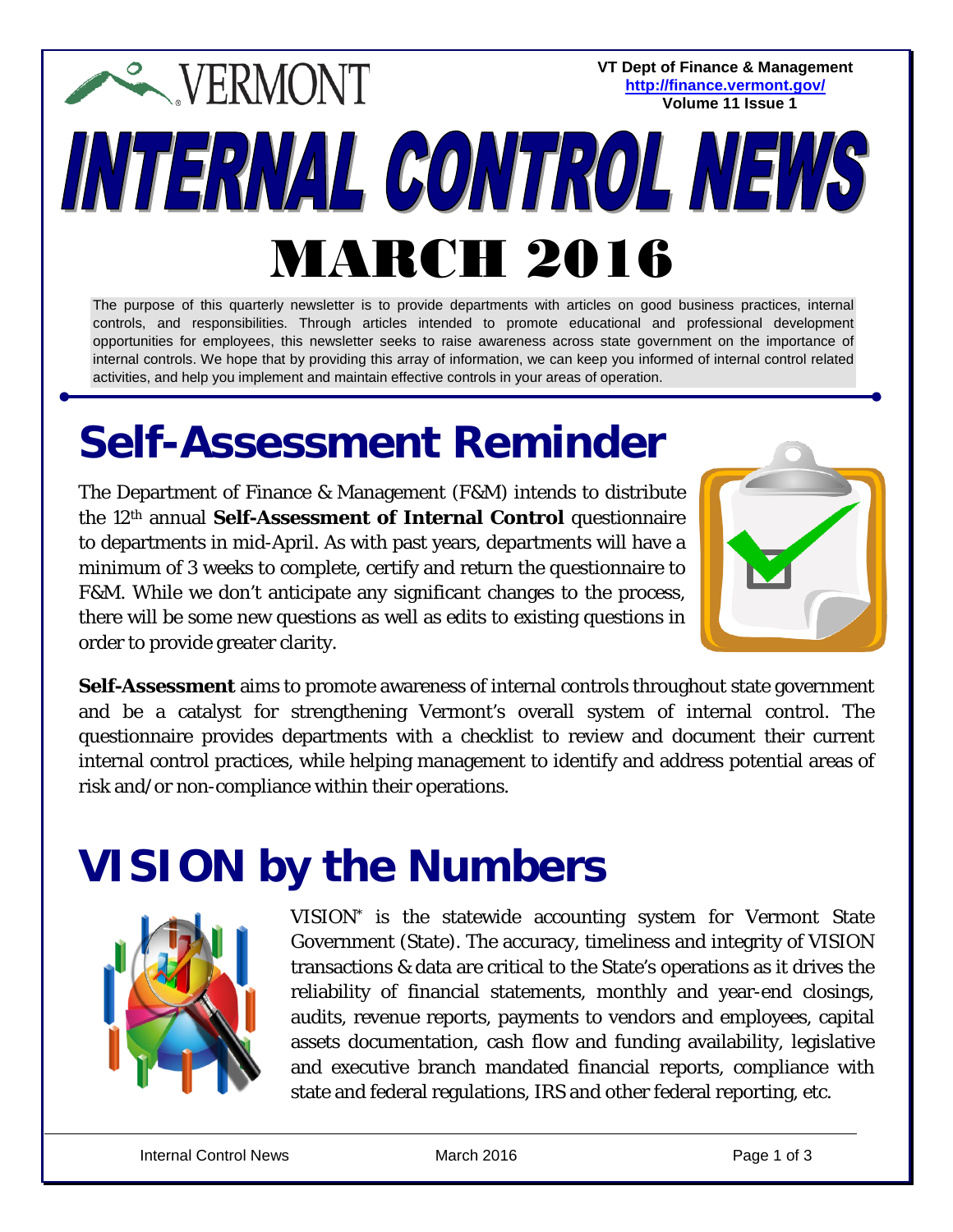Internal controls are people-dependent and all employees have a role in supporting the State's system of internal control, *which includes VISION*. While F&M staff perform numerous tasks to ensure the reliability of VISION data, the most crucial step is at the initial source…**it begins**  with you! Following are some notable VISION statistics for 2015 that all State organizations participate in, contribute towards and share responsibility for:

- 461,031 Accounts Payable Vouchers
- $\div$  45,203 Deposits
- 33,968 Employee Expense Reports
- 9,604 New Vendors
- 5,521 Grants issued to 1,438 Grantees
- 4,000 IRS 1099-MISC forms (*estimated*)
- $\div$  11,583 Customer Contacts (email & phone) received by VISION Finance Support
- 7,770 VISION-Users as of Sept. 2015 (vast majority for *employee expense reports* only)



- 56 VISION Training Classes attended by 367 employees
	- Vermont Integrated System for Information and Organizational Needs (VISION) is an Oracle-PeopleSoft enterprise financial management product.

# **The 10-10-80 Rule**

Among fraud prevention professionals there exists the **10-10-80 rule of employee fraud**:

- **10%** of employees will never steal (embezzle, pilfer, thieve, misappropriate assets, etc.) under any circumstances, even if there was a guarantee they would not get caught;
- **10%** of employees will steal given any opportunity and will look to create an opportunity with very little motive or need;
- **80%** of employees are somewhere on the fence and could go either way depending on opportunity, need, reward, risk of being caught, probable penalty if caught, etc.



Does this mean 9 out of 10 employees are stealing (*or scheming to steal*) from your organization right now? Absolutely not! But it emphasizes that the potential for fraud exists in every organization and the risk is likely greater than many may think. **Opportunity** is what 'opensthe-door' to potential fraudsters and refers to situations within the workplace that may entice